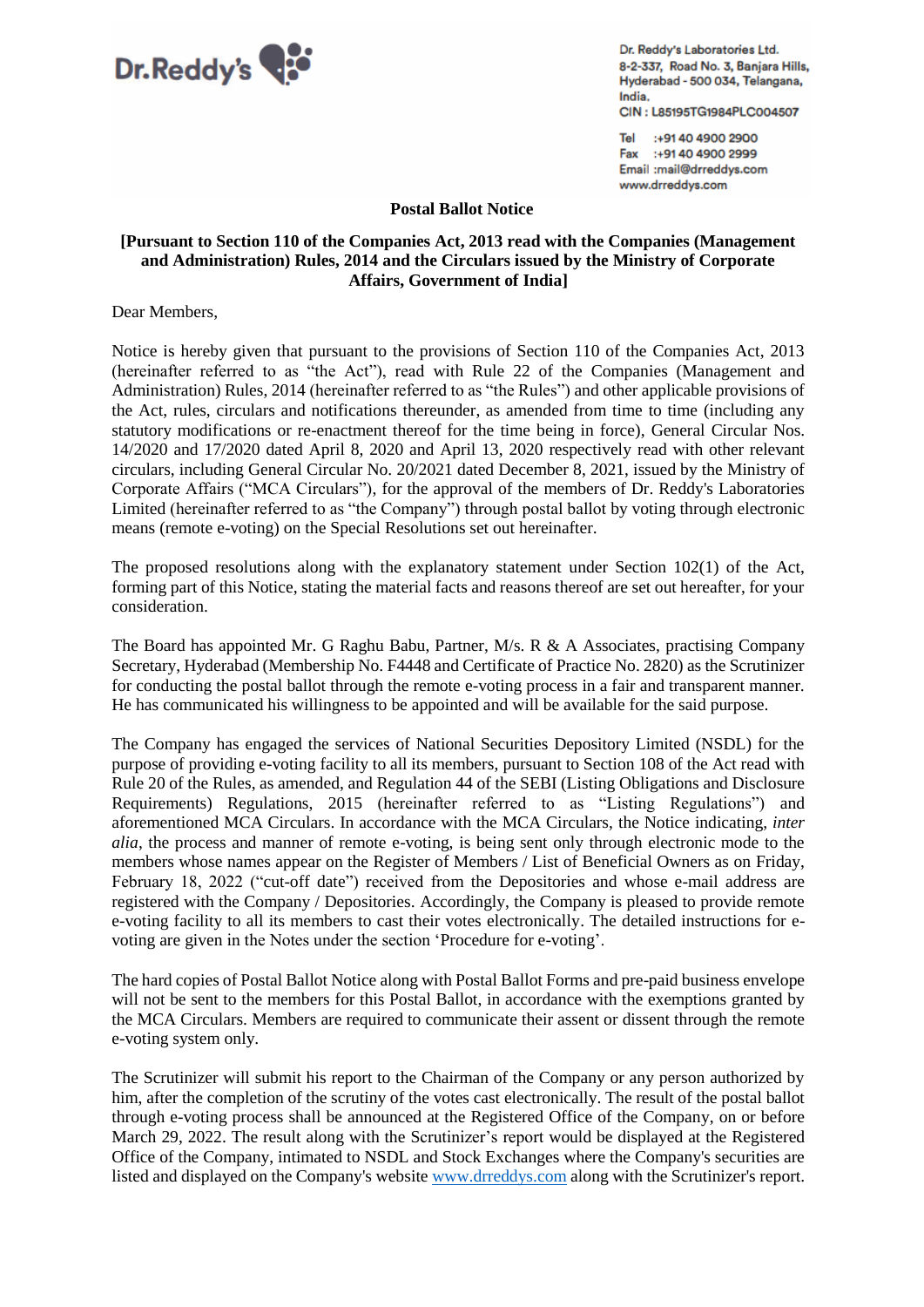#### **RESOLUTIONS THROUGH POSTAL BALLOT**

# **Item No 1: To approve the Appointment of Dr. K P Krishnan (DIN: 01099097) as an Independent Director in terms of Section 149 of the Companies Act, 2013**

To consider and, if thought fit, to give assent/dissent to the following resolution, as a Special Resolution:

"**RESOLVED THAT** pursuant to the provisions of Section 149, and 152 read with Schedule IV and other applicable provisions, if any, of the Companies Act, 2013 read with Companies (Appointment and Qualification of Directors) Rules, 2014 (including any statutory modification(s) or re-enactment thereof, for the time being in force), and Regulation  $17(1C)$ ,  $25(2A)$  and any other applicable provisions of the Securities and Exchange Board of India (Listing Obligations and Disclosure Requirements) Regulations, 2015, as amended from time to time, Dr. K P Krishnan (DIN: 01099097) who was appointed as an additional director of the company, categorised as independent, by the Board of Directors with effect from January 7, 2022, in terms of Section 161 of the Companies Act, 2013 and in respect of whom the company has received notice in writing under Section 160 of the Companies Act, 2013, from a member proposing him as a director, be and is hereby appointed as an independent director for a term of five consecutive years effective from January 7, 2022 till January 6, 2027 and shall not liable to retire by rotation.

**RESOLVED FURTHER THAT** the Board of Directors or the Company Secretary of the Company be and are hereby severally authorized to do and perform all such acts, deeds, matters and things, as may be considered necessary, desirable or expedient to give effect to this resolution.**"**

#### **Item No 2: To approve the Appointment of Ms. Penny Wan (DIN: 09479493) as an Independent Director in terms of Section 149 of the Companies Act, 2013**

To consider and, if thought fit, to give assent/dissent to the following resolution, as a Special resolution:

"**RESOLVED THAT** pursuant to the provisions of Section 149, and 152 read with Schedule IV and other applicable provisions, if any, of the Companies Act, 2013 read with Companies (Appointment and Qualification of Directors) Rules, 2014 (including any statutory modification(s) or re-enactment thereof, for the time being in force), and Regulation  $17(1C)$ ,  $25(2A)$  and any other applicable provisions of the Securities and Exchange Board of India (Listing Obligations and Disclosure Requirements) Regulations, 2015, as amended from time to time, Ms. Penny Wan (DIN: 09479493) who was appointed as an additional director of the Company, categorised as independent, by the Board of Directors with effect from January 28, 2022, in terms of Section 161 of the Companies Act, 2013 and in respect of whom the Company has received notice in writing under Section 160 of the Companies Act, 2013, from a member proposing her as a director, be and is hereby appointed as an independent director for a term of five consecutive years effective from January 28, 2022 till January 27, 2027 and shall not liable to retire by rotation.

**RESOLVED FURTHER THAT** the Board of Directors or the Company Secretary of the Company be and are hereby severally authorized to do and perform all such acts, deeds, matters and things, as may be considered necessary, desirable or expedient to give effect to this resolution.**"**

Place: Hyderabad By the Order of the Board Date: January 28, 2022 Sd/- K Satish Reddy Chairman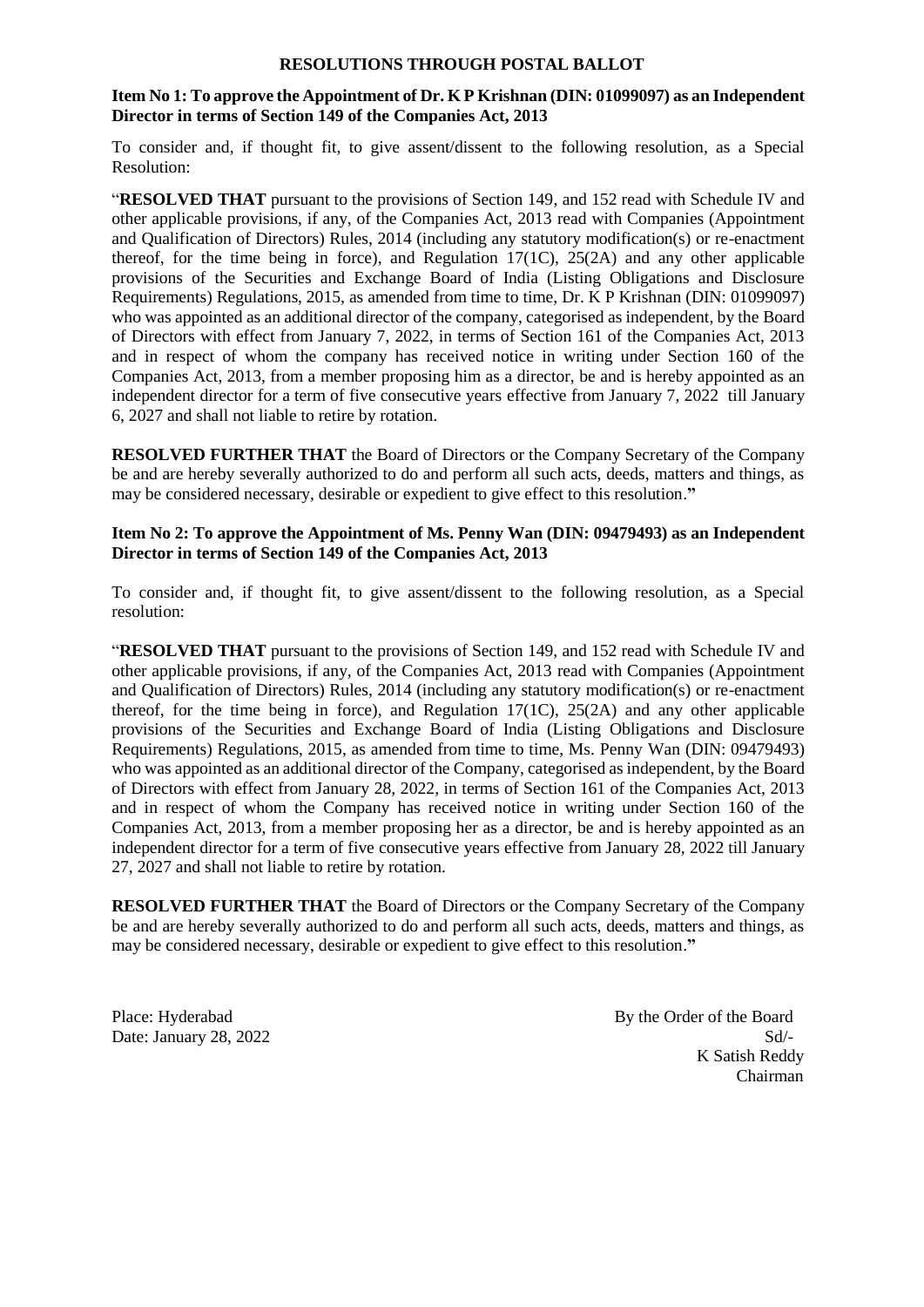#### **Notes:**

- 1. The explanatory statement pursuant to Section 102(1), any other applicable provisions of the Act, the rules made thereunder, Listing Regulations and Secretarial Standards on General Meetings (SS-2) stating all material facts and the reasons thereof for the proposed resolution, forming part of this Notice, is annexed herewith.
- 2. In accordance with the MCA Circulars, this Postal Ballot Notice is being sent only by electronic mode to those members whose names appear on the Register of Members / List of Beneficial Owners as on February 18, 2022 ("cut-off date") received from the Depositories and whose e-mail address is registered with the Company / Depositories. Physical copies of the Postal Ballot Notice, postal ballot forms and pre-paid business reply envelopes are not being sent to members for this Postal Ballot.
- 3. Pursuant to Sections 108, 110 and other applicable provisions of the Act and the Rules made thereunder, the MCA Circulars and Regulation 44 of the Listing Regulations read with SEBI circular on e-voting, dated December 9, 2020, SS-2 and any amendments thereto, the Company is providing the facility to the members to exercise their right to vote on the proposed resolution electronically. The Company has engaged the services of National Securities Depository Limited ("NSDL"), the agency to provide evoting facility. Members are requested to read carefully the instructions for e-voting that are provided as part of this Postal Ballot Notice before casting their vote.
- 4. This Postal Ballot Notice will also be available on the Company's website at [www.drreddys.com,](http://www.drreddys.com/) website of the Stock Exchanges i.e. BSE Limited and National Stock Exchange of India Limited at [www.bseindia.com](http://www.bseindia.com/) and [www.nseindia.com](http://www.nseindia.com/) respectively, and on the website of NSDL at [www.nsdl.com.](http://www.nsdl.com/)
- 5. Members would be able to cast their votes and convey their assent or dissent to the proposed resolution only through the remote e-voting process. Members whose names appear on the Register of Members/List of Beneficial Owners as on cut-off date will be considered for the purpose of e-voting.
- 6. Voting rights of a Member / Beneficial Owner (in case of electronic shareholding) shall be in proportion to his/her/its shareholding in the paid-up equity share capital of the Company as on the cut-off date. Any person who is not a member as on the cut-off date should treat this notice for information purpose only.
- 7. The e-voting period commences on Saturday, February 26, 2022, (9:00 AM IST) and ends on Sunday, March 27, 2022 (5:00 PM IST). During this period, members of the Company holding equity shares either in physical form or in dematerialized form, as on the cut-off date i.e. February 18, 2022 may cast their vote electronically. The e-voting module shall be disabled by NSDL for voting after March 27, 2022 (5:00 PM IST). Once the vote on a resolution is cast by a member, he or she will not be allowed to change it subsequently.
- 8. The resolution, if passed by requisite majority, shall be deemed to have been passed on the last date of e-voting i.e. March 27, 2022.
- 9. The Scrutinizer will submit his report to the Chairman or a person authorized by him, after the completion of scrutiny, and the result of the voting by postal ballot will be announced on or before March 29, 2022 at the Registered Office of the Company at 8-2-337, Road No.3, Banjara Hills, Hyderabad-500034, Telangana, India. The result would be displayed at the Registered Office of the Company, intimated to the NSDL and Stock Exchanges where the Company's securities are listed, and displayed on the Company's website [www.drreddys.com](http://www.drreddys.com/) along with the Scrutinizer's report.
- 10.The documents, if any, referred to in the statement will be available for inspection at the Registered Office of the Company during working hours on all working days from the date of dispatch of the Notice till March 27, 2022 (5:00 PM IST).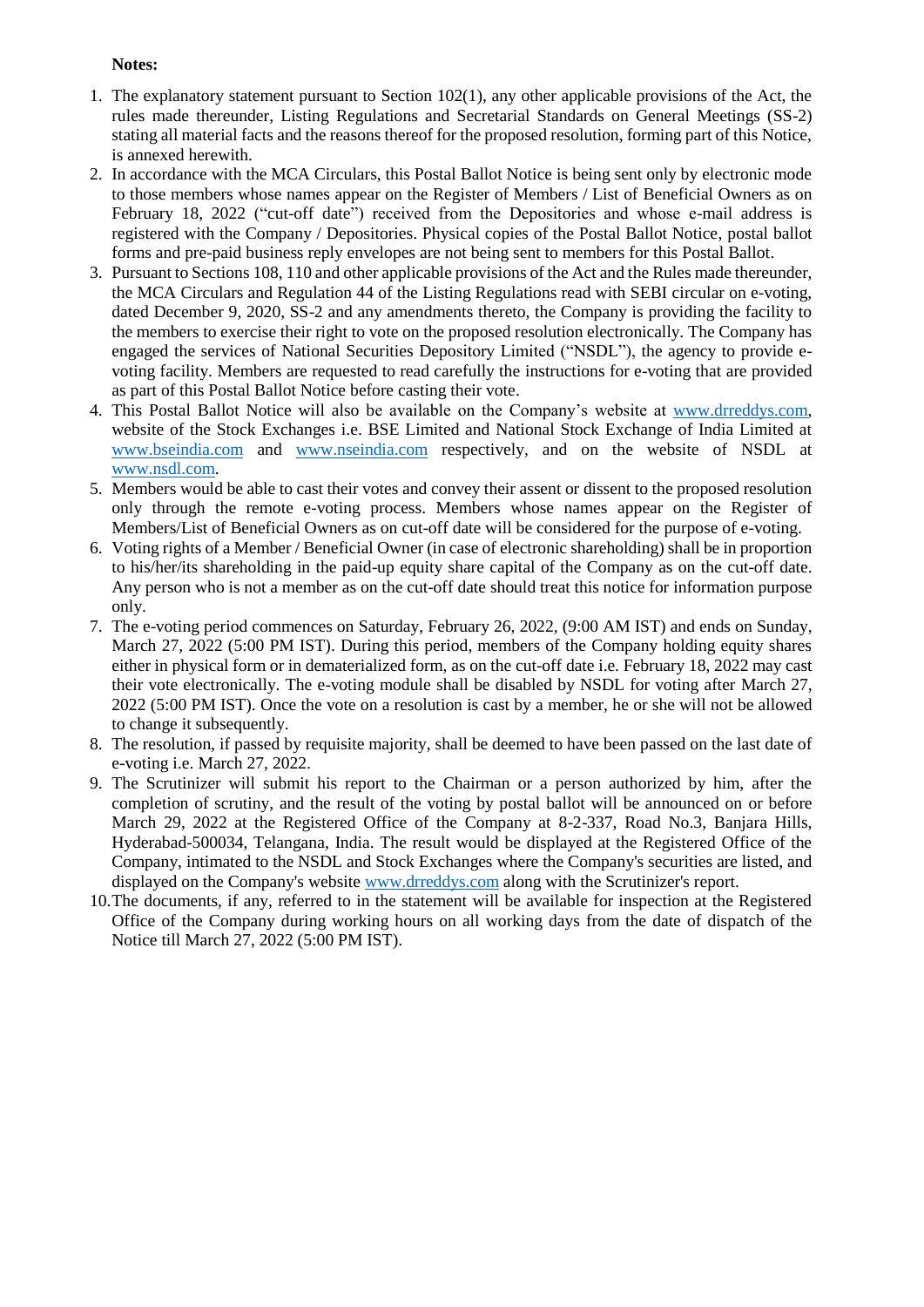# **PROCEDURE FOR 'E-VOTING':**

# **1. E-VOTING FACILITY:**

- i. Pursuant to the provisions of Section 108 and other applicable provisions of the Act read with the Rules and Regulation 44 of Listing Regulations, as amended, read with SEBI circular dated December 9, 2020, the Company is providing e-voting facility of NSDL to its members to exercise their right to vote on the proposed resolution by electronic means
- ii. The e-voting facility is available at the link [www.evoting.nsdl.com.](http://www.evoting.nsdl.com/) The e-voting event number (EVEN) and the period of e-voting are set out below:

| <b>EVEN</b> | <b>Commencement of E-voting</b> | <b>End of E-voting</b> |
|-------------|---------------------------------|------------------------|
| 119370.     | Saturday, February 26, 2022     | Sunday, March 27, 2022 |
|             | 9:00 PM (IST)                   | $5:00$ PM (IST)        |

E-voting will not be allowed beyond the aforesaid date and time and the e-voting module shall be forthwith disabled by NSDL upon expiry of the aforesaid period.

iii. The manner of voting by (i) individual shareholders holding shares of the Company in demat mode, (ii) Shareholders other than individuals holding shares of the Company in demat mode, (iii) Shareholders holding shares of the Company in physical mode, and (iv) Shareholders who have not registered their e-mail address, is explained in the instructions given hereinbelow

# **2. INFORMATION AND INSTRUCTIONS RELATING TO E-VOTING:**

Once the Shareholder has exercised the vote, whether partially or otherwise, the Shareholder shall not be allowed to change it subsequently or cast the vote again.

## **A) LOGIN METHOD FOR E-VOTING FOR INDIVIDUAL SHAREHOLDERS HOLDING SECURITIES IN DEMAT MODE**

In terms of SEBI circular dated December 9, 2020, on e-voting facility provided by Listed Companies, Individual shareholders holding securities in demat mode are allowed to vote through their demat account maintained with Depositories and Depository Participants. Shareholders are advised to update their mobile number and email id in their demat accounts in order to access e-voting facility.

| <b>Type of shareholders</b> | <b>Login Method</b>                                                                                                                                                                         |  |
|-----------------------------|---------------------------------------------------------------------------------------------------------------------------------------------------------------------------------------------|--|
| Individual Shareholders     | <b>A. NSDL IDeAS facility</b>                                                                                                                                                               |  |
| holding securities in       | If you are registered, follow the following steps:                                                                                                                                          |  |
| demat mode with             | 1. Visit<br>e-Services<br>website<br>the<br>of<br><b>NSDL</b><br>viz.                                                                                                                       |  |
| NSDL.                       | https://eservices.nsdl.com either on a personal computer or on a<br>mobile.                                                                                                                 |  |
|                             | 2. On the e-Services home page click on the "Beneficial Owner"<br>icon under "Login" which is available under 'IdeAS' section                                                               |  |
|                             | 3. A new screen will open. You will now have to enter your<br>existing User ID and Password. After successful authentication,<br>you will be able to see e-voting services.                 |  |
|                             | 4. Click on "Access to e-voting" under e-voting services and you<br>will be able to see e-voting page.                                                                                      |  |
|                             | 5. Click on company name or e-voting service provider i.e. NSDL<br>and you will be re-directed to NSDL e-voting website of NSDL<br>for casting your vote during the remote e-voting period. |  |
|                             |                                                                                                                                                                                             |  |

Login method for Individual shareholders holding securities in demat mode is given below: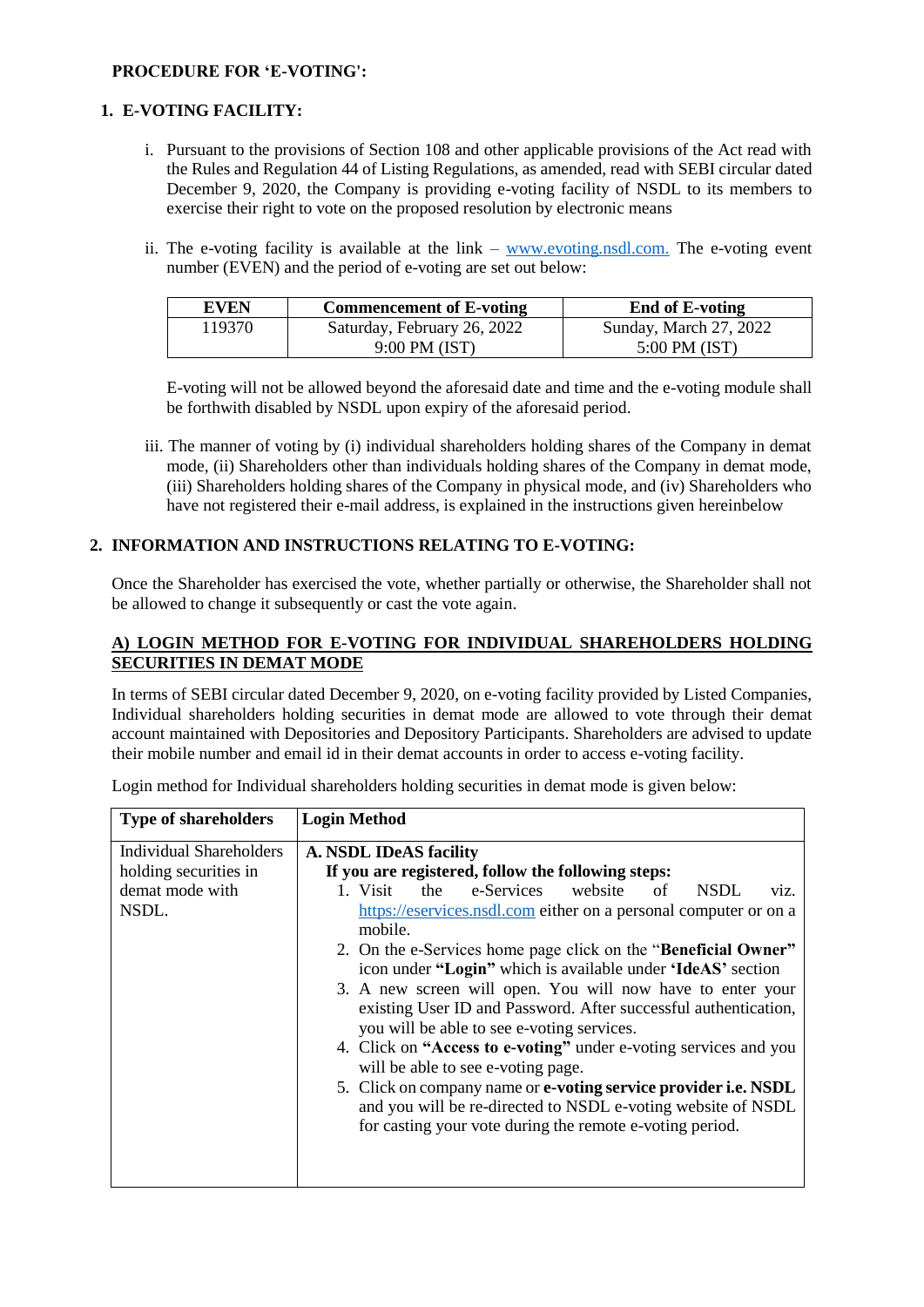|                                                                                                                           | If you are not registered for IDeAS e-Services follow the following<br>steps:<br>1. Option to register is available at https://eservices.nsdl.com.<br>2. Select "Register Online for IDeAS Portal" or click at<br>https://eservices.nsdl.com/SecureWeb/IdeasDirectReg.jsp                                                                                                                                                                                                                                                                                                                                                                                                                                                                                                                                                                                                                                                                                                                                                                                                                                                                                                                            |
|---------------------------------------------------------------------------------------------------------------------------|------------------------------------------------------------------------------------------------------------------------------------------------------------------------------------------------------------------------------------------------------------------------------------------------------------------------------------------------------------------------------------------------------------------------------------------------------------------------------------------------------------------------------------------------------------------------------------------------------------------------------------------------------------------------------------------------------------------------------------------------------------------------------------------------------------------------------------------------------------------------------------------------------------------------------------------------------------------------------------------------------------------------------------------------------------------------------------------------------------------------------------------------------------------------------------------------------|
|                                                                                                                           | 3. Please follow steps given in points 1-5 above<br><b>B.</b> E-voting website of NSDL<br>1. Open web<br>browser<br>by typing<br>the following<br>URL:<br>https://www.evoting.nsdl.com/ either on a personal computer or<br>on a mobile.<br>2. Once the home page of e-voting system is launched, click on the<br>icon "Login" which is available under 'Shareholder/Member'<br>section.<br>3. A new screen will open. You will have to enter your User ID (i.e.<br>your sixteen digit demat account number held with NSDL),<br>Password/OTP and a Verification Code as shown on the screen.<br>4. After successful authentication, you will be redirected to NSDL<br>site wherein you can see e-voting page. Click on company name<br>or e-voting service provider i.e. NSDL and you will be<br>redirected to e-voting website of NSDL for casting your vote<br>during the remote e-voting period.                                                                                                                                                                                                                                                                                                  |
| <b>Individual Shareholders</b><br>holding securities in<br>demat mode with CDSL                                           | 1. Existing users who have opted for Easi / Easiest, can login<br>through their user id and password. Option will be made<br>available to reach e-voting page without any further<br>authentication. The URL for users to login to Easi / Easiest are<br>https://web.cdslindia.com/myeasi/home/login<br>or<br>www.cdslindia.com and click on New System Myeasi.<br>After successful login of Easi/Easiest the user will be also able<br>2.<br>to see the e-voting menu. The menu will have links of e-voting<br>service provider i.e. NSDL. Click on NSDL to cast your vote.<br>3. If the user is not registered for Easi/Easiest, option to register<br>is available at<br>https://web.cdslindia.com/myeasi/Registration/EasiRegistration<br>4. Alternatively, the user can directly access e-voting page by<br>providing demat account number and PAN No. from a link in<br>www.cdslindia.com home page. The system will authenticate<br>the user by sending OTP on registered mobile $\&$ email as<br>recorded in the demat account. After successful authentication,<br>user will be provided links for the respective e-voting service<br>provider i.e. NSDL where the e-voting is in progress. |
| <b>Individual Shareholders</b><br>(holding securities in<br>demat mode) login<br>through their depository<br>participants | 1. You can also login using the login credentials of your demat<br>account through your Depository Participant registered with<br>NSDL/CDSL for e-voting facility.<br>2. Upon logging in, you will be able to see e-voting option. Click on<br>e-voting option, you will be redirected to NSDL/CDSL Depository<br>site after successful authentication, wherein you can see e-voting<br>feature.<br>3. Click on company name or e-voting service provider i.e. NSDL<br>and you will be redirected to e-voting website of NSDL for casting<br>your vote during the remote e-voting period.                                                                                                                                                                                                                                                                                                                                                                                                                                                                                                                                                                                                            |

**Important note:** Members who are unable to retrieve User ID/ Password are advised to use Forgot User ID and Forgot Password option available at abovementioned website.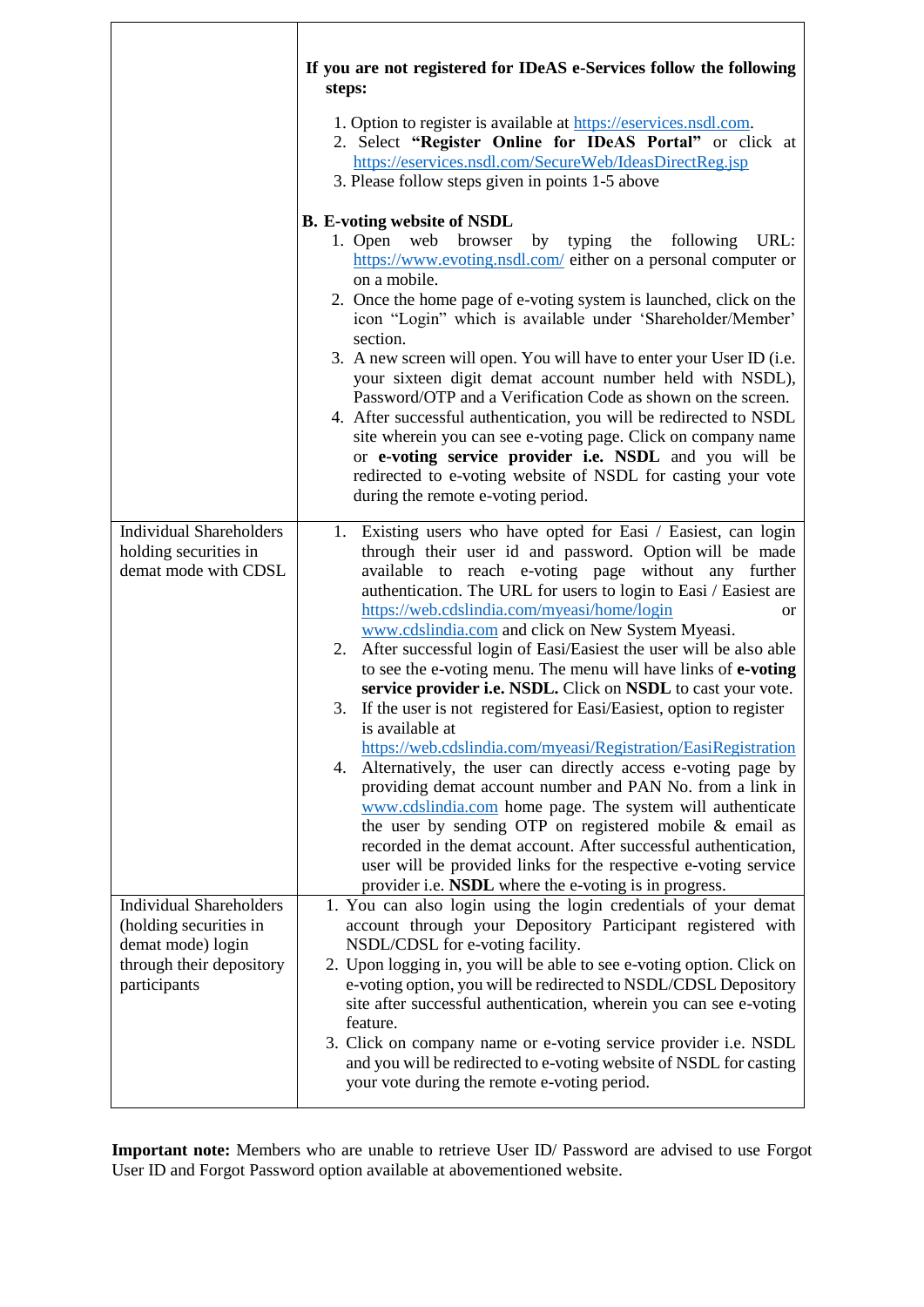**Helpdesk for Individual Shareholders holding securities in demat mode for any technical issues related to login through Depository i.e. NSDL and CDSL are as under:**

| Login type                                                            | <b>Helpdesk details</b>                                                                                                                                                              |
|-----------------------------------------------------------------------|--------------------------------------------------------------------------------------------------------------------------------------------------------------------------------------|
| Individual Shareholders holding securities<br>in demat mode with NSDL | Members facing any technical issue in login can<br>contact NSDL helpdesk by sending a request at<br>evoting@nsdl.co.in or call at toll free no.: 1800 1020<br>990 and 1800 22 44 30  |
| Individual Shareholders holding securities<br>in demat mode with CDSL | Members facing any technical issue in login can<br>contact CDSL helpdesk by sending a request at<br>helpdesk.evoting@cdslindia.com or contact at 022-<br>23058738 or 022-23058542-43 |

## **B) LOGIN METHOD FOR SHAREHOLDERS OTHER THAN INDIVIDUAL SHAREHOLDERS HOLDING SECURITIES IN DEMAT MODE AND SHAREHOLDERS HOLDING SECURITIES IN PHYSICAL MODE.**

#### **Step 1: How to Log-in to NSDL e-voting website?**

- 1. Visit the e-voting website of NSDL. Open web browser by typing the following URL: [https://www.evoting.nsdl.com](https://www.evoting.nsdl.com/) either on a personal computer or on a mobile.
- 2. Once the home page of e-voting system is launched, click on the icon "Log-in" which is available under "Shareholders" section.
- 3. A new screen will open. You will have to enter your user ID, your password and a verification code as shown on the screen. Alternatively, if you are registered for NSDL eservices i.e. IDEAS, you can log-in at [https://eservices.nsdl.com](https://eservices.nsdl.com/) with your existing IDEAS log-in. Once you log-in to NSDL eservices after using your log-in credentials, click on e-voting and you can proceed to Step 2 i.e. Cast your vote electronically.

| Manner of holding shares i.e. Demat   Your User ID is |                                         |                                                                |
|-------------------------------------------------------|-----------------------------------------|----------------------------------------------------------------|
| (NSDL or CDSL) or Physical                            |                                         |                                                                |
|                                                       | a. For Members who hold shares in demat | 8 character DP ID followed by 8 Digit Client ID For            |
|                                                       | account with NSDL                       | example: if your DP ID is IN300*** and Client ID is            |
|                                                       |                                         | $12******$ then your User ID is IN300***12******               |
| $\mathbf{b}$ .                                        | For Members who hold shares in demat    | 16 digit Beneficiary ID For example: if your Beneficiary       |
|                                                       | account with CDSL.                      | ID is $12**********************$<br>then your User ID is       |
|                                                       |                                         | 17**************                                               |
|                                                       | For Members<br>holding<br>shares<br>in  | EVEN number followed by folio number registered with           |
|                                                       | <b>Physical Form</b>                    | the Company.                                                   |
|                                                       |                                         | For example: if Folio Number is A01 <sup>***</sup> and EVEN is |
|                                                       |                                         | 123456 then User ID is 123456A01***                            |

4. Your User ID details are given below :

- 5. Instructions for retrieving password:
	- a. If you are already registered for e-voting, then you can use your existing password to login and cast your vote.
	- b. If you are using NSDL e-voting system for the first time, you will need your "initial password". Details of "initial password" are given in Point c (i) and (ii) below. Once you have your "initial password", you need to enter the "initial password" on the log-in page and the system will force you to change your password.
	- c. Initial password:

If your email ID is registered in your demat account or with the Company, your "initial password" must have been communicated to you on your email ID. Trace the email sent to you by NSDL in your mailbox. Open the email and the attachment which is a .pdf file. Open the .pdf file. The password to open the .pdf file is your 8 digit Client ID for NSDL account, last 8 digits of Beneficiary ID for CDSL account or Folio Number for shares held in physical form. The .pdf file contains your "User ID" and your "initial password".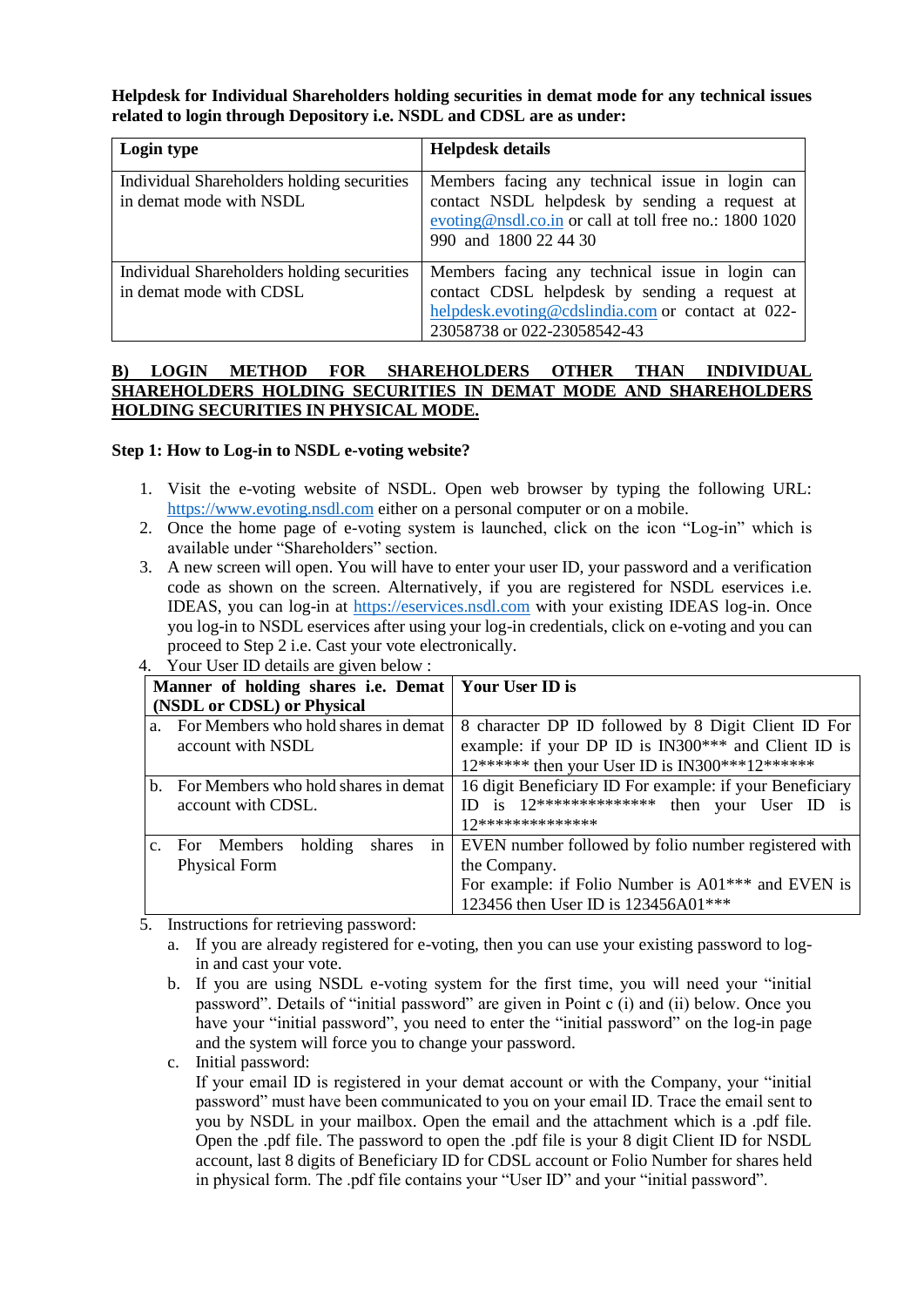- 6. If you are unable to retrieve or have not received your "initial password" or have forgotten your password:
	- a. If you are holding shares in your demat account with NSDL or CDSL, click on "Forgot User Details/Password" option available on [www.evoting.nsdl.com](http://www.evoting.nsdl.com/)
	- b. If you are holding shares in physical mode, click on "Physical User Reset Password" option available on [www.evoting.nsdl.com](http://www.evoting.nsdl.com/)
	- c. If you are still unable to get the password by aforesaid two options, you can send a request at evoting@nsdl.co.in mentioning your demat account number/folio number, PAN, name and registered address.
- 7. After entering the password, click on "Agree to Terms and Conditions" by selecting on the check box.
- 8. Now you will have to click on "Log-in" button.
- 9. After you click on "Log-in" button, home page of e-voting will open.

# **Step 2: How to cast your vote electronically on NSDL e-voting system?**

- 1. After successful login at Step 1, you will be able to see the Home page of e-voting. Click on e-voting. Then, click on Active Voting Cycles.
- 2. After clicking on Active Voting Cycles, you will be able to see all the companies' "EVEN" (E-Voting Event Number) in which you are holding shares and whose voting cycle is in active status.
- 3. Select "EVEN" of "Dr. Reddy's Laboratories Limited". The Cast Vote page will open.
- 4. Now you are ready for e-voting as the voting page opens.
- 5. Cast your vote by selecting your favoured option i.e. assent/dissent, verify/modify the number of shares for which you wish to cast your vote and click on "Submit" and also "Confirm" when prompted.
- 6. Upon confirmation, the message "Vote cast successfully" will be displayed.
- 7. You can also take the printout of the votes cast by you by clicking on the print option on the confirmation page.
- 8. Once you confirm your vote on the resolution, you will not be allowed to modify your vote

# **General Guidelines for members**

- 1. Institutional shareholders (i.e. other than individuals, HUF, NRI etc.) are required to send scanned certified true copy (PDF/JPG format) of the relevant board resolution/authority letter etc. with attested specimen signature of the duly authorized signatory(ies) who are authorized to vote, to the Scrutinizer by e-mail to [drlscrutinizer@gmail.com](mailto:drlscrutinizer@gmail.com) with a copy marked to [evoting@nsdl.co.in.](mailto:evoting@nsdl.co.in)
- 2. It is strongly recommended not to share your password with any other person and take utmost care to keep your password confidential. Log-in to the e-voting website will be disabled upon five unsuccessful attempts to key in the correct password. In such an event, you will need to go through the "Forgot User Details/Password" or "Physical User Reset Password" option available on [www.evoting.nsdl.com](http://www.evoting.nsdl.com/) to reset the password.
- 3. In case of any queries, you may refer the Frequently Asked Questions (FAQs) for shareholders and e-voting user manual for shareholders available at the "downloads" section of [www.evoting.nsdl.com](http://www.evoting.nsdl.com/) or call on toll free no.: 1800 1020 990 and 1800 22 44 30 or e-mail your query to [evoting@nsdl.co.in.](mailto:evoting@nsdl.co.in)

# **C) PROCESS FOR THOSE SHAREHOLDERS WHOSE EMAIL IDS ARE NOT REGISTERED WITH THE DEPOSITORIES FOR PROCURING USER ID AND PASSWORD AND REGISTRATION OF EMAIL IDS FOR E-VOTING ON THE RESOLUTIONS SET OUT IN THIS NOTICE**:

1. In case shares are held in physical mode please provide folio no., name of shareholder, scanned copy of the share certificate (front and back), PAN (self-attested scanned copy of PAN card), AADHAR (self-attested scanned copy of Aadhar Card) by email to [shares@drreddys.com.](mailto:shares@drreddys.com)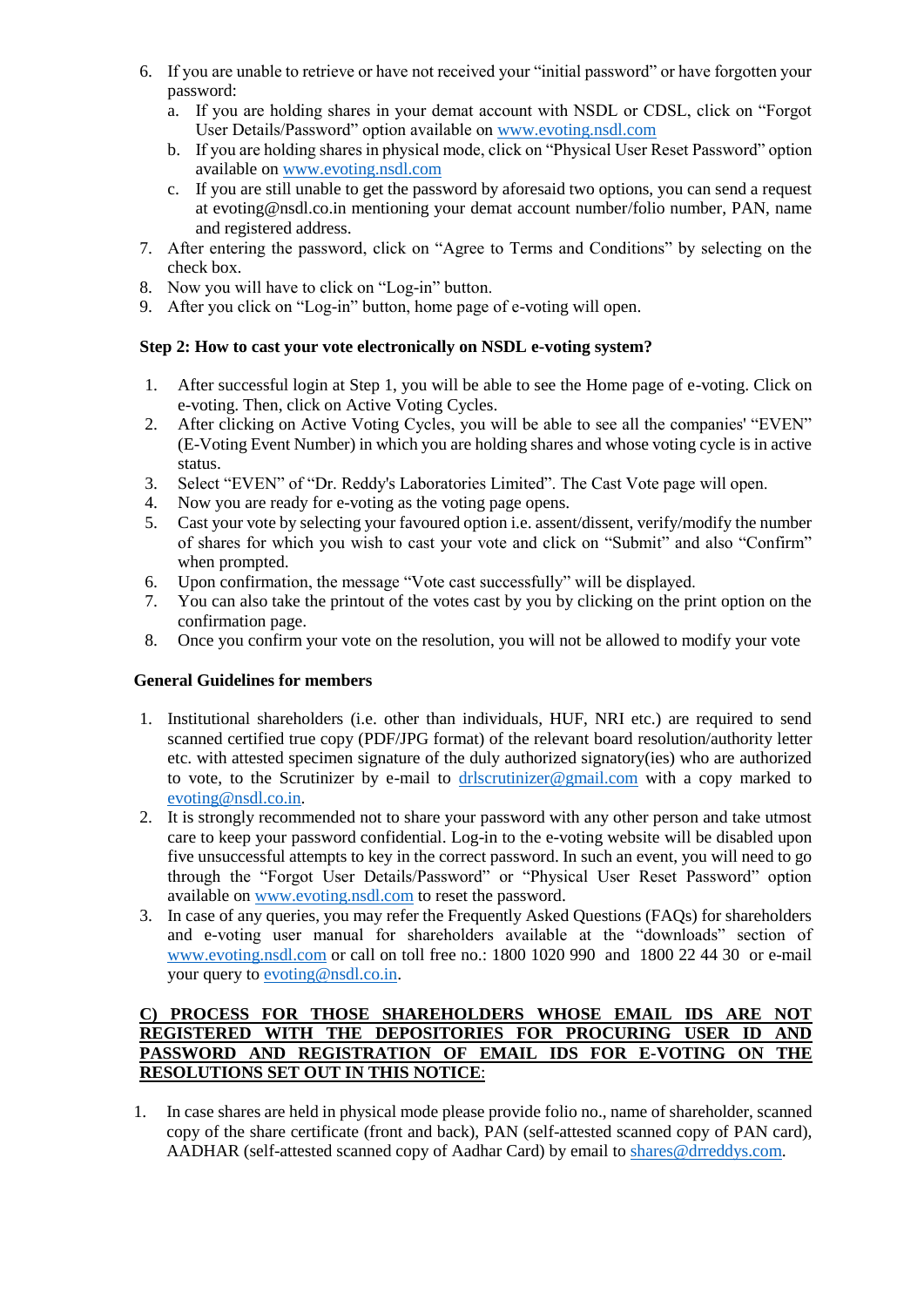- 2. In case shares are held in demat mode, please provide DPID-CLID (16 digit DPID + CLID or 16 digit beneficiary ID), Name, client master or copy of Consolidated Account statement, PAN (self-attested scanned copy of PAN card), AADHAR (self-attested scanned copy of Aadhar Card) to [shares@drreddys.com.](mailto:shares@drreddys.com) If you are an Individual shareholder holding securities in demat mode, you are requested to refer to the login method explained at **step 1 (A**) i.e. **Login method for e-voting for Individual shareholders holding securities in demat mode**.
- 3. Alternatively, shareholder/members may send a request to  $\frac{\text{evoting@nsdl.co.in}}{\text{evoting@nsdl.co.in}}$  for procuring user id and password for e-voting by providing above mentioned documents.
- 4. In terms of SEBI circular dated December 9, 2020, individual shareholders holding securities in demat mode are allowed to vote through their demat account maintained with Depositories and Depository Participants. Shareholders are required to update their mobile number and email ID correctly in their demat account in order to access e-voting facility.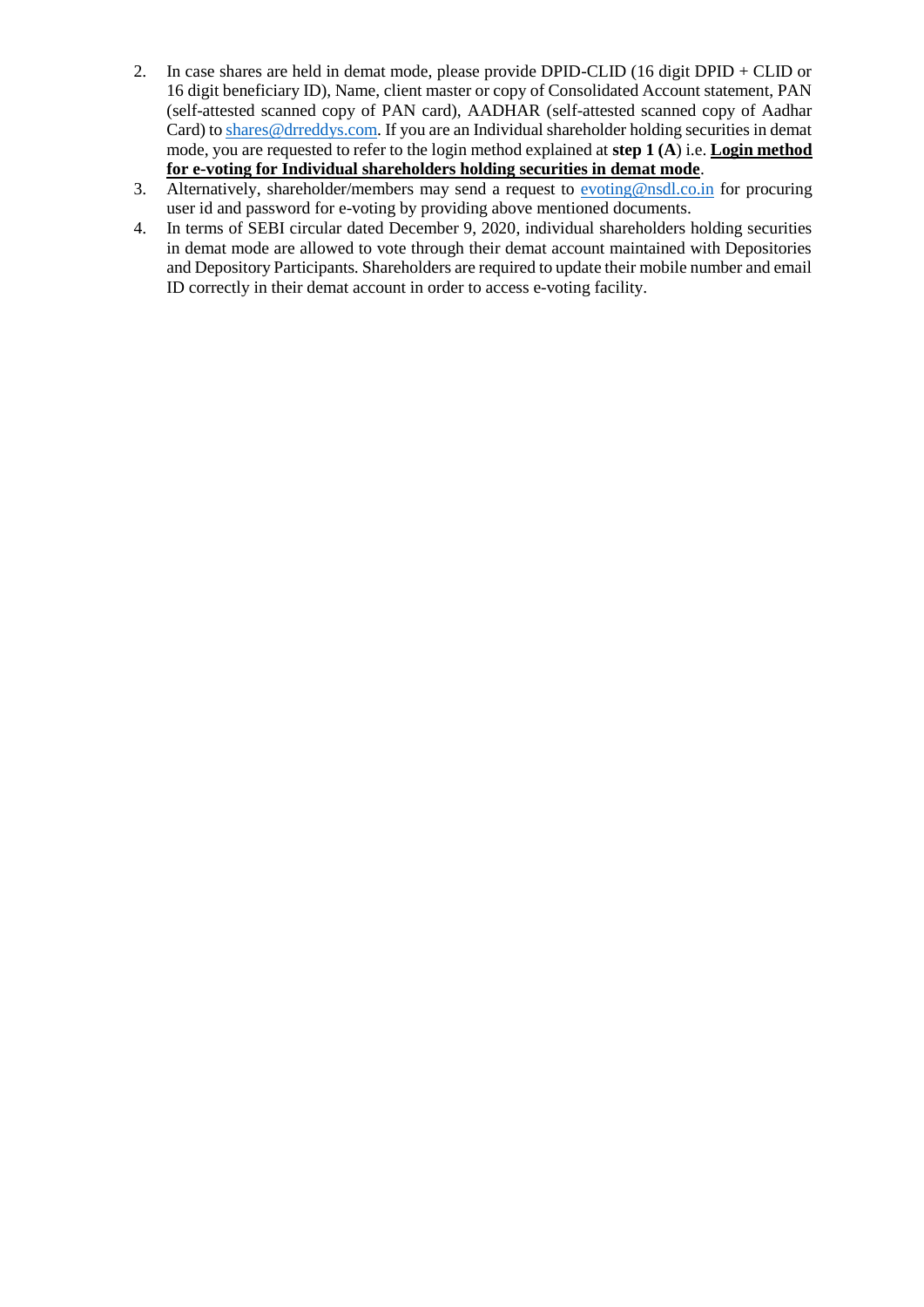**Explanatory Statement pursuant to Section 102(1), any other applicable provisions of the Companies Act, 2013 (hereinafter referred to as "the Act"), the rules made thereunder, as applicable, SEBI (Listing Obligations and Disclosure Requirements) Regulations, 2015 (hereinafter referred to as "Listing Regulations") and Secretarial Standards on General Meetings (SS-2)**

#### **Item No 1:**

Independent Directors are appointed on the Company's Board for a term of up to five consecutive years and are eligible for reappointment, making the term of the overall Board staggered in nature. The Nomination, Governance and Compensation Committee ('NGCC') of the Board regularly discusses the succession of Independent Directors coming up for re-appointment or approaching end of their term. It assesses the balance of skills, knowledge and experience available with the Board as a whole and tries to recognise the possible gaps on account of such staggered terms, in order to maintain orderly succession of the Board.

To address such possible gaps created/to be created within the Board, the NGCC prepares a criteria of preferred skills/qualifications and expected role of the prospective independent directors and evaluates the prospective candidates from a wide range of backgrounds who fits into the criteria. In line with this, the NGCC has, over a period of time, perused through profiles of prospective Independent Directors. Considering that the terms of couple of long serving Independent Directors will end over the next two years and to their ensure smooth succession, the Committee strongly believes that Dr. K P Krishnan fits into the criteria of skills/qualifications that it had determined to be necessary in prospective candidates.

The NGCC and the Board are of the view that the association of Dr. Krishnan and the rich experience and vast knowledge that he brings with him would benefit the Company. The Board also believes that he possesses appropriate skills, expertise and competencies in the context of the Company's businesses, particularly in the areas of finance and management. The Board believes his appointment would be apt considering the need for more financial experts on the Board and imminent end-of-terms of some Independent Directors.

Accordingly, Dr. K P Krishnan, a Indian national (DIN: 01099097), aged 63 years was appointed as an Additional Director categorized as Independent by the Board for a term of five years with effect from January 7, 2022 up to January 6, 2027, subject to the approval of members of the Company.

Dr. Krishnan also serves as a member of the Audit Committee and NGCC of the Company.

The Company has received, *inter alia*, (i) consent in writing to act as director in form DIR-2 pursuant to Rule 8 of the Companies (Appointment and Qualification of Directors) Rules, 2014; (ii) intimation in form DIR-8 pursuant to Rule 14 of the Companies (Appointment and Qualifications of Directors) Rules, 2014, from Dr. Krishnan to the effect that he is not disqualified in accordance with Section 164(2) of the Act; (iii) declaration that he meets the criteria of independence as provided in Section 149 of the Act and in the Listing Regulations; (iv) declaration that he is not debarred or restrained from acting as a Director by any SEBI order or any other such authority; and (v) a notice in writing from a member under Section 160 of the Act proposing the candidature of Dr. Krishnan as a director of the Company.

In terms of Section 152 and Schedule IV of the Companies Act, 2013, the board is of the opinion that Dr. Krishnan, fulfils the conditions for his appointment as an independent director as specified in the Companies Act, 2013 and the Listing Regulations and is independent of the management.

Pursuant to Regulation 17(1C) of Listing Regulations, with effect from January 1, 2022, every listed entity shall ensure that approval of shareholders for appointment of a person on the Board of Directors is taken at the next general meeting or within a time period of three months from the date of appointment, whichever is earlier. Further in terms of, Regulation 25(2A) of the Listing Regulations, the appointment, re-appointment or removal of an independent director of a listed entity, shall be subject to the approval of shareholders by way of a special resolution. Accordingly, the appointment of Dr. Krishnan requires the approval of the members by way of a special resolution on or before April 6, 2022.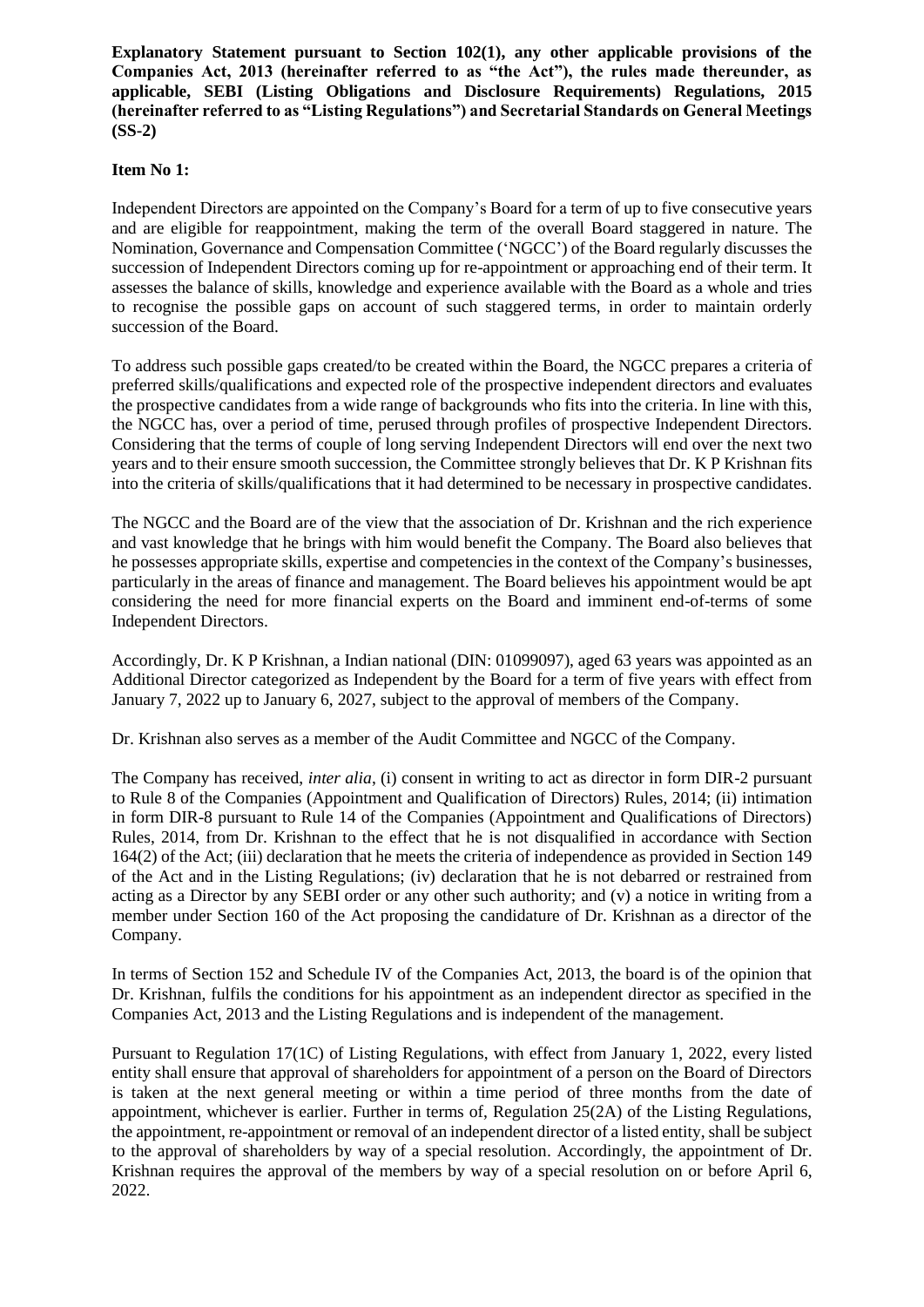Hence, in view of the aforementioned provisions, the Company is seeking the approval of its members for appointment of Dr. K P Krishnan, as an independent director on the Board of the Company for a term of five consecutive years effective from January 7, 2022, till January 6, 2027.

A copy of the letter of appointment, setting out the terms and conditions of appointment of Dr. Krishnan, and all other documents referred to in the accompanying Notice and this Statement are available for inspection by the members, without any fee, at the Company's registered office during business hours on all working days till the end of the e-voting period.

One board meeting was held since Dr. Krishnan's appointment which he has attended. Dr. Krishnan does not hold any shares/ADRs in the Company. He is not related to any of the other directors on the Board.

Except Dr. Krishnan and his relatives, none of the other directors or key managerial personnel of the Company or their respective relatives are concerned or interested, financially or otherwise, in the resolution set out at Item no. 1 of this notice.

The NGCC and the Board recommend the resolution set forth in item no. 1 of the notice for approval of the members by way of a special resolution.

## **Profile of Dr. K P Krishnan:**

For nearly 37 years, Dr. K P Krishnan served in the Indian Administrative Service (IAS). He superannuated from the IAS on December 31, 2019. In his IAS career, he has served in various fields and secretariat positions in India in the Government of India, Government of Karnataka and at the World Bank. Besides field positions like District Collector Mangalore, in the Government of Karnataka he served in the departments dealing with agriculture, co-operatives and marketing, urban development and infrastructure, commercial taxes and finance. His key roles in the Government of India include:

- a. Secretary, Ministry of Skill Development and Entrepreneurship (since February 1, 2017 till retirement on December 31, 2019);
- b. Special/Additional Secretary, Department of Land Resources, Ministry of Rural Development (2014-2017);
- c. Additional Secretary, Department of Economic Affairs, Ministry of Finance (2013- 2014);
- d. Secretary, Prime Minister's Economic Advisory Council (2010- 2012); and
- e. Joint Secretary, Department of Economic Affairs, Ministry of Finance (2005-2010).

At these positions, he served on the boards of corporations as well as boards of statutory regulatory authorities. In parallel with his government career, Dr. Krishnan has been a strong researcher/academic. Besides being visiting faculty at IIM Bangalore, ISB and Ashoka University, he held the prestigious Bok Visiting Professor of Regulation at the University of Pennsylvania Law School in 2012-13. From 07/08/2020 till 31/12/2021, he served as the IEPF Chair Professor of Economics at the National Council of Applied Economic Research (NAER) New Delhi.

Dr. Krishnan was educated in Economics at St. Stephens College and Law at the Campus Law Centre University of Delhi. He joined the IAS in August 1983 and belongs to the Karnataka cadre. He joined IIM Bangalore in 1999 and was awarded FPM (Ph.D) in Economics in the 2003 graduation ceremony.

At present, he is an Independent Director on the Boards of Tata Consumer Products Limited and Shriram Capital Limited. He has not resigned from any listed Company in the past three years. His committee memberships/chairmanships in other companies are as under:

| <b>Tata Consumer Products Ltd</b> | <b>Audit Committee</b>                  | Chairman |
|-----------------------------------|-----------------------------------------|----------|
|                                   | <b>CSR</b> and Sustainability Committee | Member   |
| Shriram Capital Ltd.              | <b>Audit Committee</b>                  | Member   |
|                                   | Nomination and Remuneration Committee   | Chairman |
|                                   | <b>Group Risk Management Committee</b>  | Member   |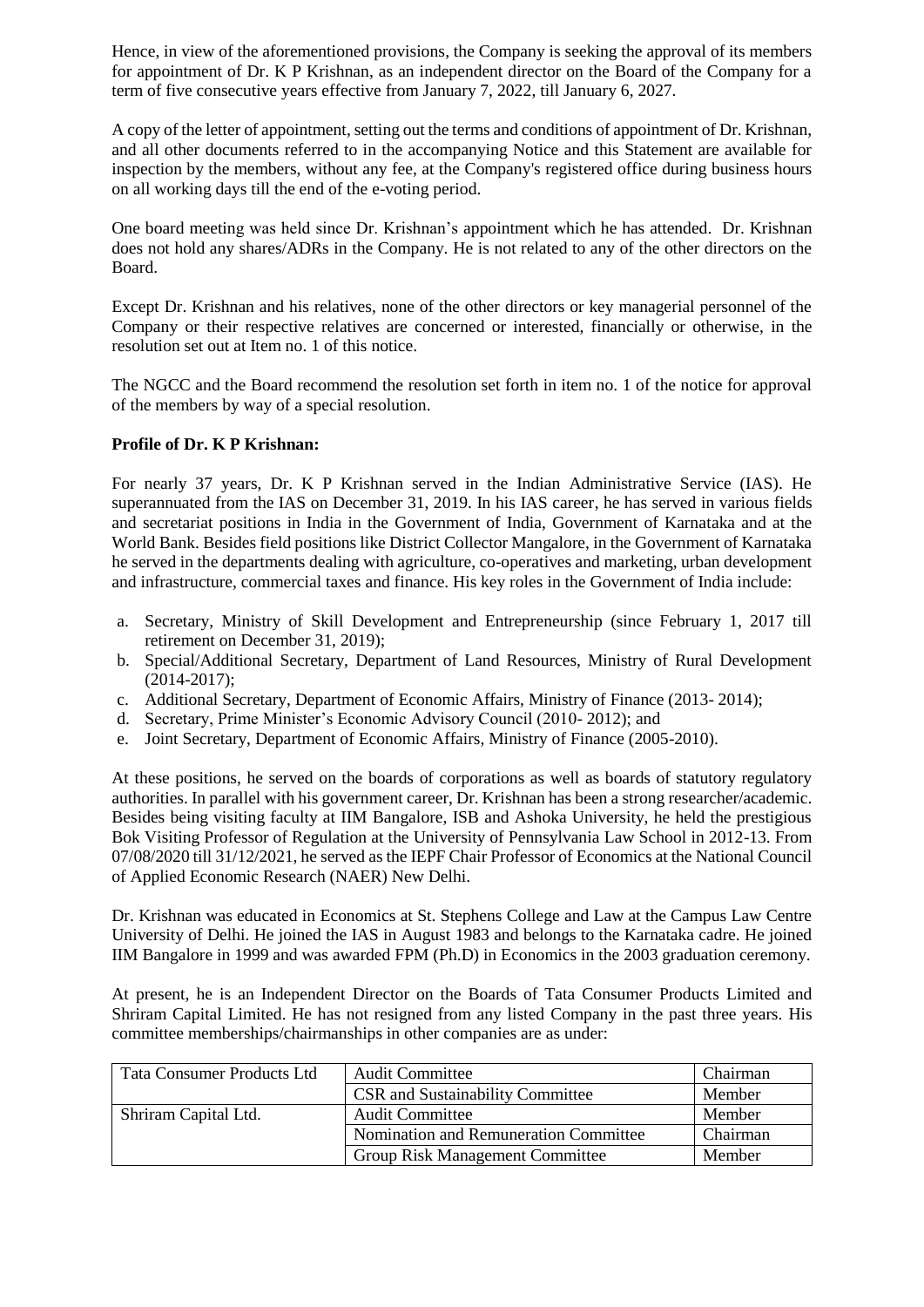# **Item No 2:**

Independent Directors are appointed on the Company's Board for a term of up to five consecutive years and are eligible for reappointment, making the term of the overall Board staggered in nature. The Nomination, Governance and Compensation Committee ('NGCC') of the Board regularly discusses the succession of Independent Directors coming up for re-appointment or approaching end of their term. It assesses the balance of skills, knowledge and experience available with the Board as a whole and tries to recognise the possible gaps on account of such staggered terms, in order to maintain orderly succession of the Board. The NGCC regularly evaluates the prospective candidates from wide range of backgrounds for appointment to the Board, in order to replace the directors ending their terms.

To address such possible gaps created/to be created within the Board, the NGCC prepares a criteria of preferred skills/qualifications and expected role of the prospective independent directors. In line with this, the NGCC has, over a period of time, perused through profiles of prospective Independent Directors. Considering that the terms of couple of long serving Independent Directors will end over the next two years, the Committee strongly believes that Ms. Wan fits into the criteria of skills/qualifications that it had determined to be necessary in prospective candidates.

The NGCC and the Board are of the view that the association of Ms. Wan and the rich experience and vast knowledge that she brings with her would benefit the Company. The Board also believes that she also possesses appropriate skills, expertise and competencies in the context of the Company's businesses, particularly in the areas of science, technology and marketing. The Board believes her appointment would be apt considering the need for science experts on the Board and imminent end-ofterms of some Independent Directors on the Board.

Accordingly, Ms. Penny Wan, a US national (DIN: 09479493), aged 56 years was appointed as an Additional Director categorized as Independent by the Board for a term of five years with effect from January 28, 2022 up to January 27, 2027, subject to the approval of members of the Company.

Ms. Wan also serves as a member of the Risk Management Committee and Science, Technology and Operations Committee of the Company.

The Company has received, *inter alia*, (i) consent in writing to act as director in form DIR-2 pursuant to Rule 8 of the Companies (Appointment and Qualification of Directors) Rules, 2014; (ii) intimation in form DIR-8 pursuant to Rule 14 of the Companies (Appointment and Qualifications of Directors) Rules, 2014, from Ms. Wan to the effect that she is not disqualified in accordance with Section 164(2) of the Act; (iii) declaration that she meets the criteria of independence as provided in Section 149 of the Act and in the Listing Regulations; (iv) declaration that she is not debarred or restrained from acting as a Director by any SEBI order or any other such authority; and (v) a notice in writing from a member under Section 160 of the Act proposing the candidature of Ms. Wan as a director of the Company.

In terms of Section 152 and Schedule IV of the Companies Act, 2013, the board is of the opinion that Ms. Wan, fulfils the conditions for her appointment as an independent director as specified in the Companies Act, 2013 and the Listing Regulations and is independent of the management.

Pursuant to Regulation 17(1C) of Listing Regulations, with effect from January 1, 2022, every listed entity shall ensure that approval of shareholders for appointment of a person on the Board of Directors is taken at the next general meeting or within a time period of three months from the date of appointment, whichever is earlier. Further, in terms of Regulation 25(2A) of the Listing Regulations, the appointment, re-appointment or removal of an independent director of a listed entity, shall be subject to the approval of shareholders by way of a special resolution. Accordingly, the appointment of Ms. Wan requires the approval of the members by way of a special resolution on or before April 27, 2022.

Hence, in view of the aforementioned provisions, the Company is seeking the approval of its members by way of a Special Resolution, for appointment of Ms. Penny Wan, as an independent director on the Board of the Company for a term of five consecutive years effective from January 28, 2022 till January 27, 2027.